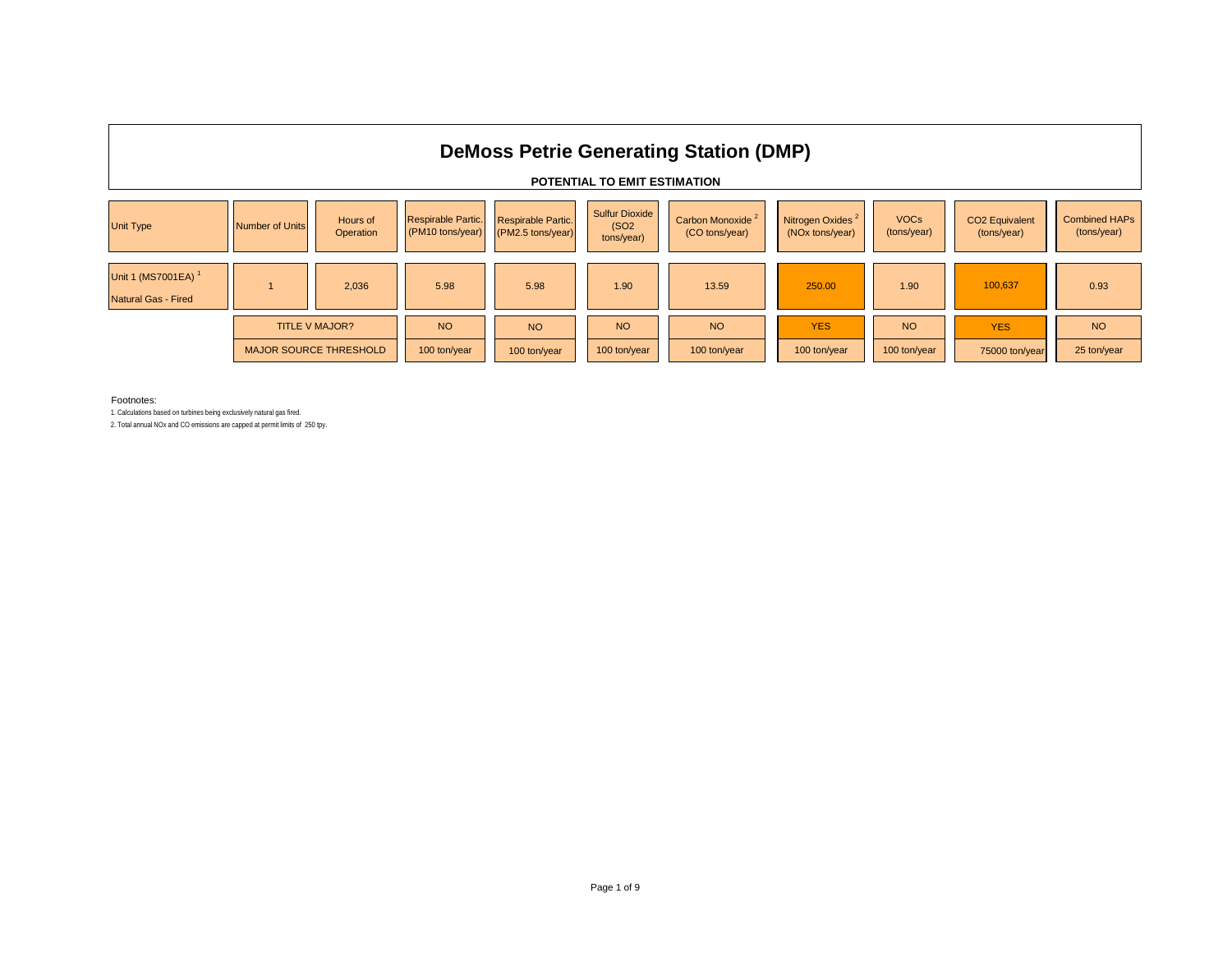| <b>DeMoss Petrie Generating Station (DMP)</b>                                       |           |                   |                                              |  |  |  |  |  |  |
|-------------------------------------------------------------------------------------|-----------|-------------------|----------------------------------------------|--|--|--|--|--|--|
| <b>Potential to Emit for Combustion Turbine (GE Model MS7001EA)</b>                 |           |                   |                                              |  |  |  |  |  |  |
|                                                                                     |           |                   | <b>PTE Single Unit</b>                       |  |  |  |  |  |  |
|                                                                                     |           |                   | Operating <sup>2</sup>                       |  |  |  |  |  |  |
| <b>Nameplate Power Output (MW)</b>                                                  |           |                   | 85                                           |  |  |  |  |  |  |
| Maximum Gas Throughput (scf/hr)<br>Heat Rate (Btu/kWh)                              |           |                   | 872,419.6<br>10,420.0                        |  |  |  |  |  |  |
| Maximum Turbine Firing Rate (MMBtu/hr) <sup>1</sup>                                 |           |                   | 889.9                                        |  |  |  |  |  |  |
| Gas Heating Value (Btu/scf) <sup>3</sup>                                            |           |                   | 1020                                         |  |  |  |  |  |  |
| <b>Total Heat Input (MMBtu/yr)</b>                                                  |           |                   | 1,811,475                                    |  |  |  |  |  |  |
| Max Gas Throughput (scf/yr)                                                         |           |                   | 1,775,955,789                                |  |  |  |  |  |  |
| <b>Operating Hours (hours/year)</b>                                                 |           |                   | 2,036                                        |  |  |  |  |  |  |
| Emissions = (Max Turbine Firing Rate) x (Emission Factor)                           |           |                   |                                              |  |  |  |  |  |  |
| <b>PTE Emissions</b>                                                                |           |                   | <b>Single Unit</b><br>Operating <sup>2</sup> |  |  |  |  |  |  |
| PM <sub>10</sub> /PM <sub>25</sub> Emission Factor (Ib/MMBtu)                       |           |                   | 0.007                                        |  |  |  |  |  |  |
| PTE - $PM_{10}/PM_{2.5}$ Emissions (lb/hr) <sup>1</sup>                             |           |                   | 5.87                                         |  |  |  |  |  |  |
| PTE - $PM_{10}/PM_{2.5}$ Emissions (tpy)                                            |           |                   | 5.98                                         |  |  |  |  |  |  |
|                                                                                     |           |                   |                                              |  |  |  |  |  |  |
| VOC Emission Factor (lb/MMBtu) AP-42 Table 3.1-2a <sup>3</sup>                      |           |                   | 2.10E-03                                     |  |  |  |  |  |  |
| PTE - VOC Emissions (lb/hr)                                                         |           |                   | 1.87                                         |  |  |  |  |  |  |
| PTE - VOC Emissions (tpy)                                                           |           |                   | 1.90                                         |  |  |  |  |  |  |
|                                                                                     |           |                   |                                              |  |  |  |  |  |  |
| Max sulfur content of natural gas (grains/100 scf) <sup>5</sup>                     |           |                   | 0.75                                         |  |  |  |  |  |  |
| PTE - SO <sub>2</sub> Emissions (lb/hr)                                             |           |                   | 1.87                                         |  |  |  |  |  |  |
| PTE - SO <sub>2</sub> Emissions (tpy)                                               |           |                   | 1.90                                         |  |  |  |  |  |  |
| <b>Lead Emission Factor (Ib/MMBtu)</b>                                              |           |                   | ND                                           |  |  |  |  |  |  |
| Lead Emissions (lb/hr)                                                              |           |                   | <b>ND</b>                                    |  |  |  |  |  |  |
| Lead Emissions (tpy)                                                                |           |                   | <b>ND</b>                                    |  |  |  |  |  |  |
| CO Emissions Factor (Ib/MMBtu) <sup>1</sup>                                         |           |                   | 1.50E-02                                     |  |  |  |  |  |  |
| Permit Limit - CO (tpy)                                                             |           |                   | 250                                          |  |  |  |  |  |  |
| PTE - CO (lb/hr)                                                                    |           |                   | 13.35                                        |  |  |  |  |  |  |
| PTE - CO Emissions (tpy)                                                            |           |                   | 13.59                                        |  |  |  |  |  |  |
|                                                                                     |           |                   |                                              |  |  |  |  |  |  |
| NO <sub>x</sub> Emissions Factor (Ib/MMBtu) - NSPS Subpart GG                       |           |                   | 0.28                                         |  |  |  |  |  |  |
| Permit Limit - NOx (tpy)                                                            |           |                   | 250                                          |  |  |  |  |  |  |
| PTE - NO <sub>x</sub> Emissions (lb/hr)                                             |           |                   | 245.62                                       |  |  |  |  |  |  |
| PTE - NO <sub>x</sub> Emission (tpy)                                                |           |                   | 250.00                                       |  |  |  |  |  |  |
| NSPS allowable standard for NO <sub>x</sub> (ppm)                                   |           |                   | 75                                           |  |  |  |  |  |  |
| E (NO <sub>x</sub> ) = C <sub>d</sub> *F <sub>d</sub> (20.9/(20.9-15) Equation 19-1 | $NOx$ ppm | <b>Conversion</b> | Operating <sup>2</sup>                       |  |  |  |  |  |  |
| $C_d$ (NO <sub>x</sub> lb/scf)= 75 ppm x 1.19E-7 =                                  | 75        | 1.19E-07          | 8.946E-06                                    |  |  |  |  |  |  |
| $F_d = 8,710$ dscf/MMBtu (40 CFR Part 75 App. F, Table 1)                           |           |                   | 8,710                                        |  |  |  |  |  |  |
|                                                                                     |           |                   |                                              |  |  |  |  |  |  |
| Greenhouse Gas Emission Factor (Ib/MMBtu) AP-42 Table 3.1-2a <sup>3,4</sup>         |           |                   | 111.11                                       |  |  |  |  |  |  |
| PTE - CO2e (lb/hr)                                                                  |           |                   | 98,874                                       |  |  |  |  |  |  |
| PTE - CO2e (tpy)                                                                    |           |                   | 100,637                                      |  |  |  |  |  |  |
|                                                                                     |           |                   |                                              |  |  |  |  |  |  |

#### **Footnotes:**

1 Based on vendor data. See Appendix D.

 $2$ Calculations based on turbines being exclusively natural gas fired.

 ${}^{3}$ AP-42 - version 4/00

4 The global warning potentials used for CO2 equivalent calculation are 21 for CH4 and 310 for N2O.

<sup>5</sup>El Paso tarrif provision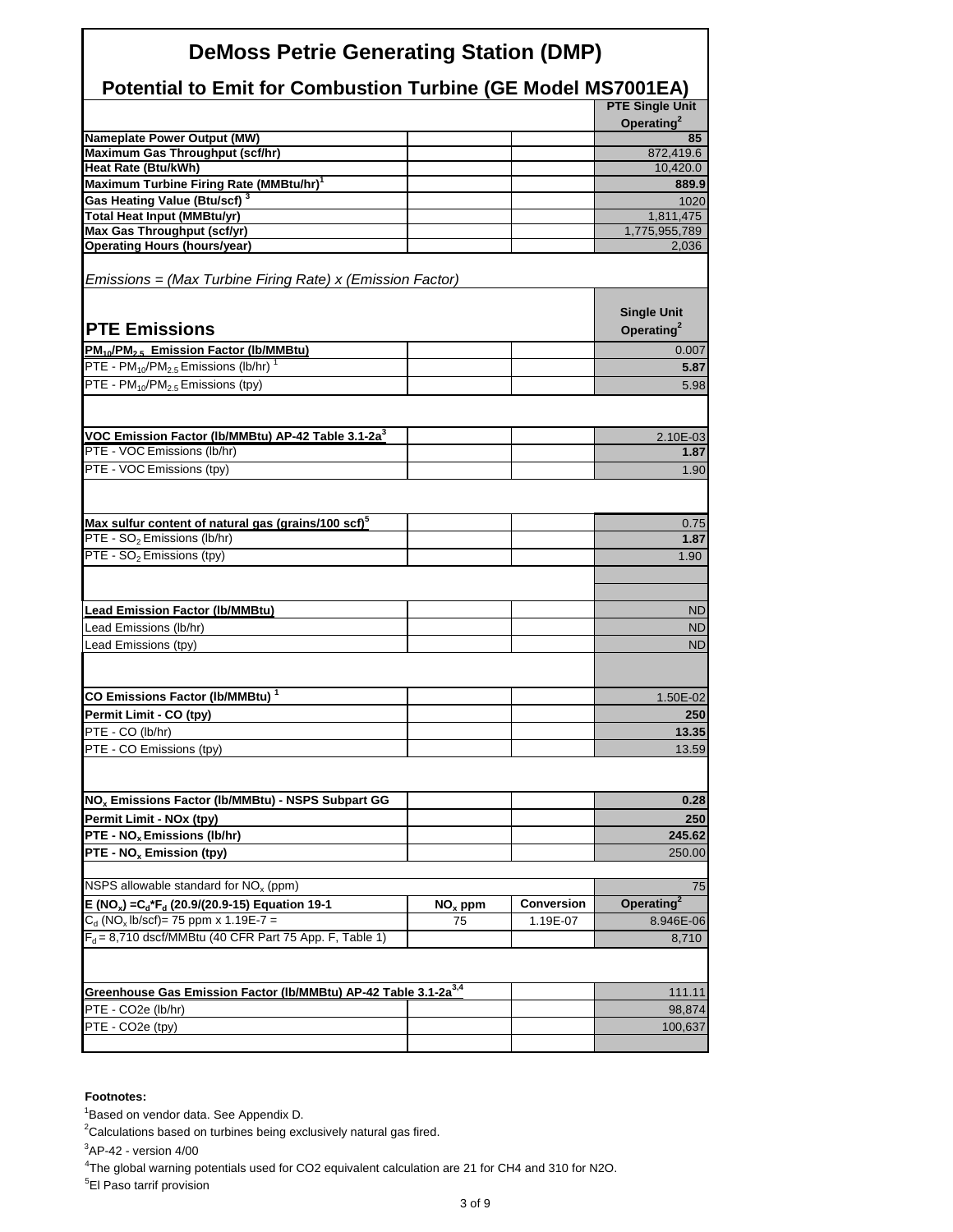# **DMP Potential to Emit DeMoss Petrie Generating Station (DMP)**

# **MS7001EA**

**Turbines UNIT 1 HAPs Emission Natural Gas**

### **Maximum Turbine Firing Rate Per Unit (MMBtu/hr) = 889.9**<br>Turbine Operating Hours (hours/year) = 2.036 **Turbine Operating Hours (hours/year) = 2,036**

## *Emissions = (Max Turbine Firing Rate) x (Emission Factor)*

|                        |                                               | Unit fired on Natural Gas   |        |  |  |  |  |
|------------------------|-----------------------------------------------|-----------------------------|--------|--|--|--|--|
| Pollutant <sup>1</sup> | Tables 3.1-3, 4, 5 Emission Factor (lb/MMBtu) | PTE - single unit operation |        |  |  |  |  |
|                        |                                               | lb/hr                       | tpy    |  |  |  |  |
| 1,3-Butadiene          | 4.30E-07                                      | 3.826E-04                   | 0.000  |  |  |  |  |
| Acetaldehyde           | 4.00E-05                                      | 3.559E-02                   | 0.036  |  |  |  |  |
| Acrolein               | $6.40E - 06$                                  | 5.695E-03                   | 0.006  |  |  |  |  |
| <b>Benzene</b>         | 1.20E-05                                      | 1.068E-02                   | 0.011  |  |  |  |  |
| Ethylbenzene           | 3.20E-05                                      | 2.848E-02                   | 0.029  |  |  |  |  |
| Formaldehyde           | 7.10E-04                                      | 6.318E-01                   | 0.643  |  |  |  |  |
| Napthalene             | $1.30E - 06$                                  | 1.157E-03                   | 0.001  |  |  |  |  |
| <b>PAH</b>             | $2.20E - 06$                                  | 1.958E-03                   | 0.002  |  |  |  |  |
| Propylene Oxide        | $2.90E - 05$                                  | 2.581E-02                   | 0.026  |  |  |  |  |
| <b>Toluene</b>         | 1.30E-04                                      | 1.157E-01                   | 0.118  |  |  |  |  |
| <b>Xylenes</b>         | 6.40E-05                                      | 5.695E-02                   | 0.058  |  |  |  |  |
| Arsenic                | <b>ND</b>                                     |                             |        |  |  |  |  |
| <b>Beryllium</b>       | <b>ND</b>                                     |                             |        |  |  |  |  |
| Cadmium                | <b>ND</b>                                     |                             |        |  |  |  |  |
| Chromium               | <b>ND</b>                                     |                             |        |  |  |  |  |
| Lead                   | <b>ND</b>                                     |                             |        |  |  |  |  |
| Manganese              | <b>ND</b>                                     |                             |        |  |  |  |  |
| Mercury                | <b>ND</b>                                     |                             |        |  |  |  |  |
| <b>Nickel</b>          | <b>ND</b>                                     |                             |        |  |  |  |  |
| Selenium               | <b>ND</b>                                     |                             |        |  |  |  |  |
| <b>Total HAPs</b>      |                                               | 0.9142                      | 0.9305 |  |  |  |  |

 $1$  AP-42 - version 4/00

**Total HAPs (tons/year) Firing Natural Gas = 0.93**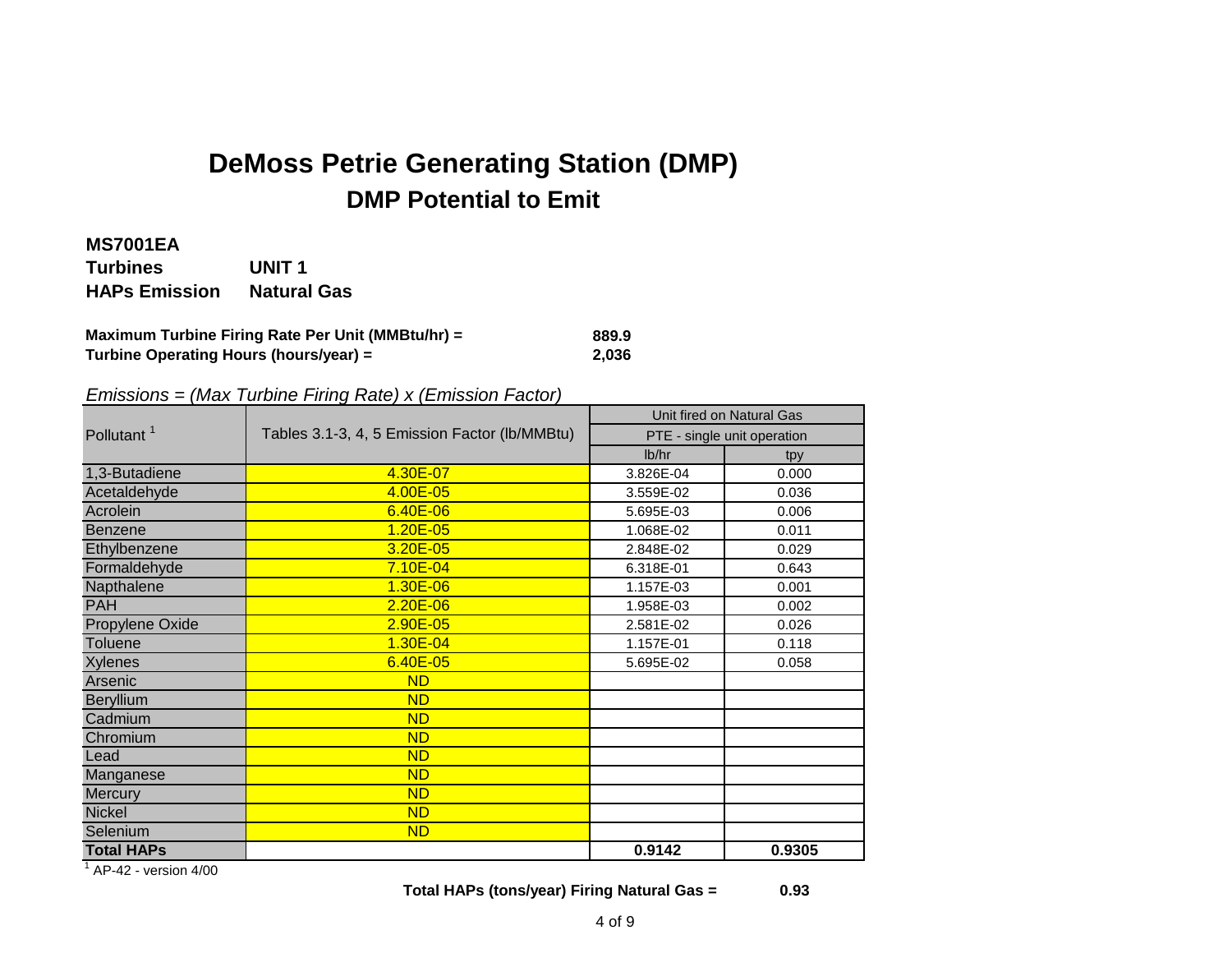Tables 3.1-1 and 3.1-2a Exerpt: Emission Factors for Criteria Pollutants and Greenhouse Gases from Stationary Gas Turbines

| Emission Factor (Ib/MMBtu) |              |  |  |  |  |  |  |
|----------------------------|--------------|--|--|--|--|--|--|
| Pollutant                  | Natural Gas  |  |  |  |  |  |  |
| ററ                         | 1.50E-02     |  |  |  |  |  |  |
| CO <sub>2</sub>            | 110          |  |  |  |  |  |  |
| Methane                    | 8.6E-03      |  |  |  |  |  |  |
| N2O                        | 0.003        |  |  |  |  |  |  |
| PM (condensible)           | 4.7E-03      |  |  |  |  |  |  |
| PM (filterable)            | 1.9E-03      |  |  |  |  |  |  |
| PM (total)                 | 6.6E-03      |  |  |  |  |  |  |
| Lead                       | ND           |  |  |  |  |  |  |
| VOC                        | $2.1E - 0.3$ |  |  |  |  |  |  |
| SO2                        | 0.94S        |  |  |  |  |  |  |
| <b>NOx</b>                 | 9.90E-02     |  |  |  |  |  |  |
|                            |              |  |  |  |  |  |  |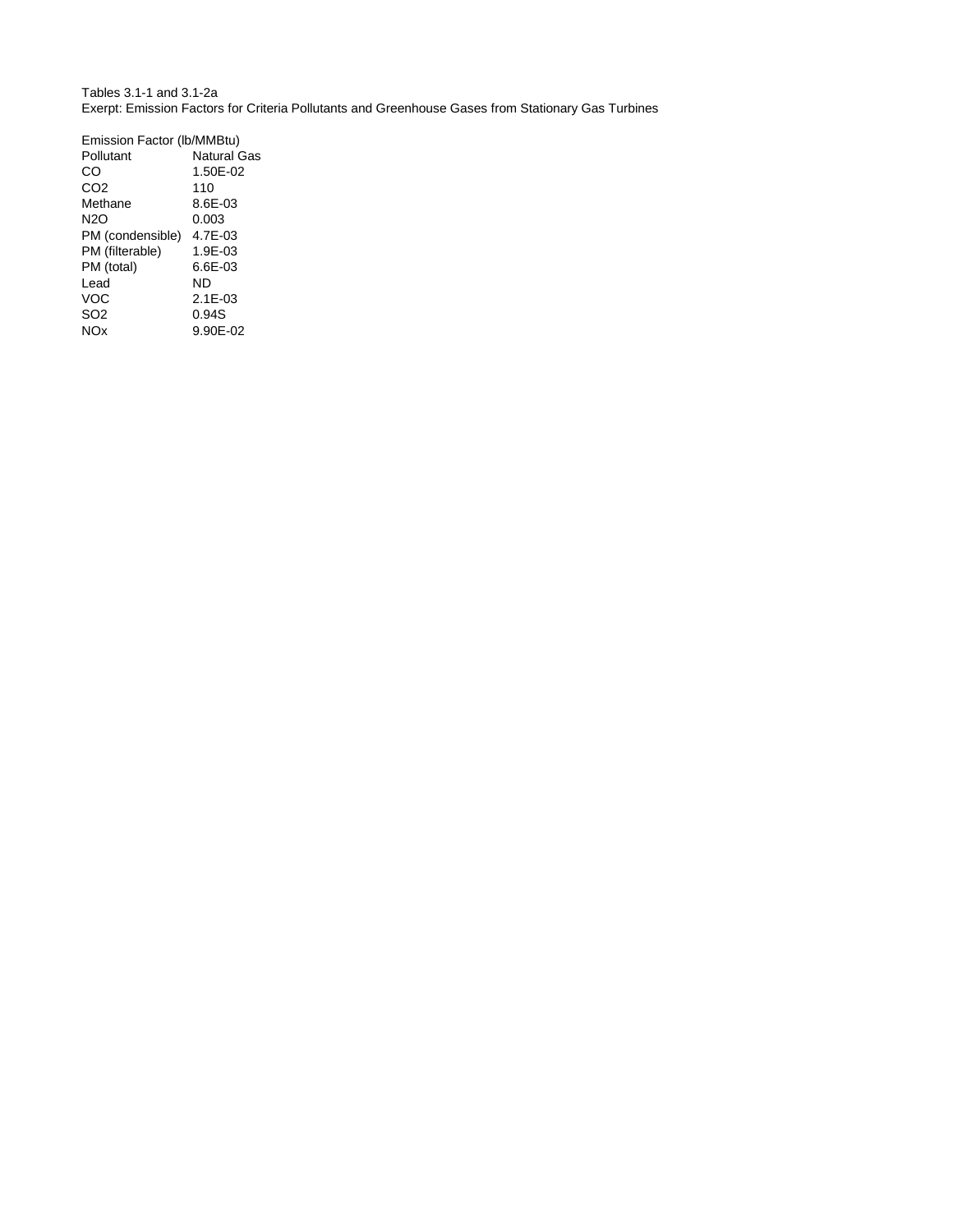| Tables 3.1-3, 4 and 5                                                              |                    |  |  |  |  |  |  |
|------------------------------------------------------------------------------------|--------------------|--|--|--|--|--|--|
| Exerpt: Emission Factors for Hazardous Air Pollutants from Stationary Gas Turbines |                    |  |  |  |  |  |  |
| Emission Factor (lb/MMBtu)                                                         |                    |  |  |  |  |  |  |
| Pollutant                                                                          | <b>Natural Gas</b> |  |  |  |  |  |  |
| 1,3-Butadiene                                                                      | 0.00000043         |  |  |  |  |  |  |
| Acetaldehyde                                                                       | 0.00004            |  |  |  |  |  |  |
| Acrolein                                                                           | 0.0000064          |  |  |  |  |  |  |
| Benzene                                                                            | 0.000012           |  |  |  |  |  |  |
| Ethylbenzene                                                                       | 0.000032           |  |  |  |  |  |  |
| Formaldehyde                                                                       | 0.00071            |  |  |  |  |  |  |
| Naphthalene                                                                        | 0.0000013          |  |  |  |  |  |  |
| PAH                                                                                | 0.0000022          |  |  |  |  |  |  |
| Propylene Oxide                                                                    | 0.000029           |  |  |  |  |  |  |
| Toluene                                                                            | 0.00013            |  |  |  |  |  |  |
| <b>Xylenes</b>                                                                     | 0.000064           |  |  |  |  |  |  |
| Arsenic                                                                            | ND.                |  |  |  |  |  |  |
| <b>Beryllium</b>                                                                   | ND.                |  |  |  |  |  |  |
| Cadmium                                                                            | ND.                |  |  |  |  |  |  |
| Chromium                                                                           | ND.                |  |  |  |  |  |  |
| Lead                                                                               | ND                 |  |  |  |  |  |  |
| Manganese                                                                          | ND                 |  |  |  |  |  |  |
| Mercury                                                                            | ND.                |  |  |  |  |  |  |
| <b>Nickel</b>                                                                      | ND                 |  |  |  |  |  |  |
| Selenium                                                                           | ND                 |  |  |  |  |  |  |